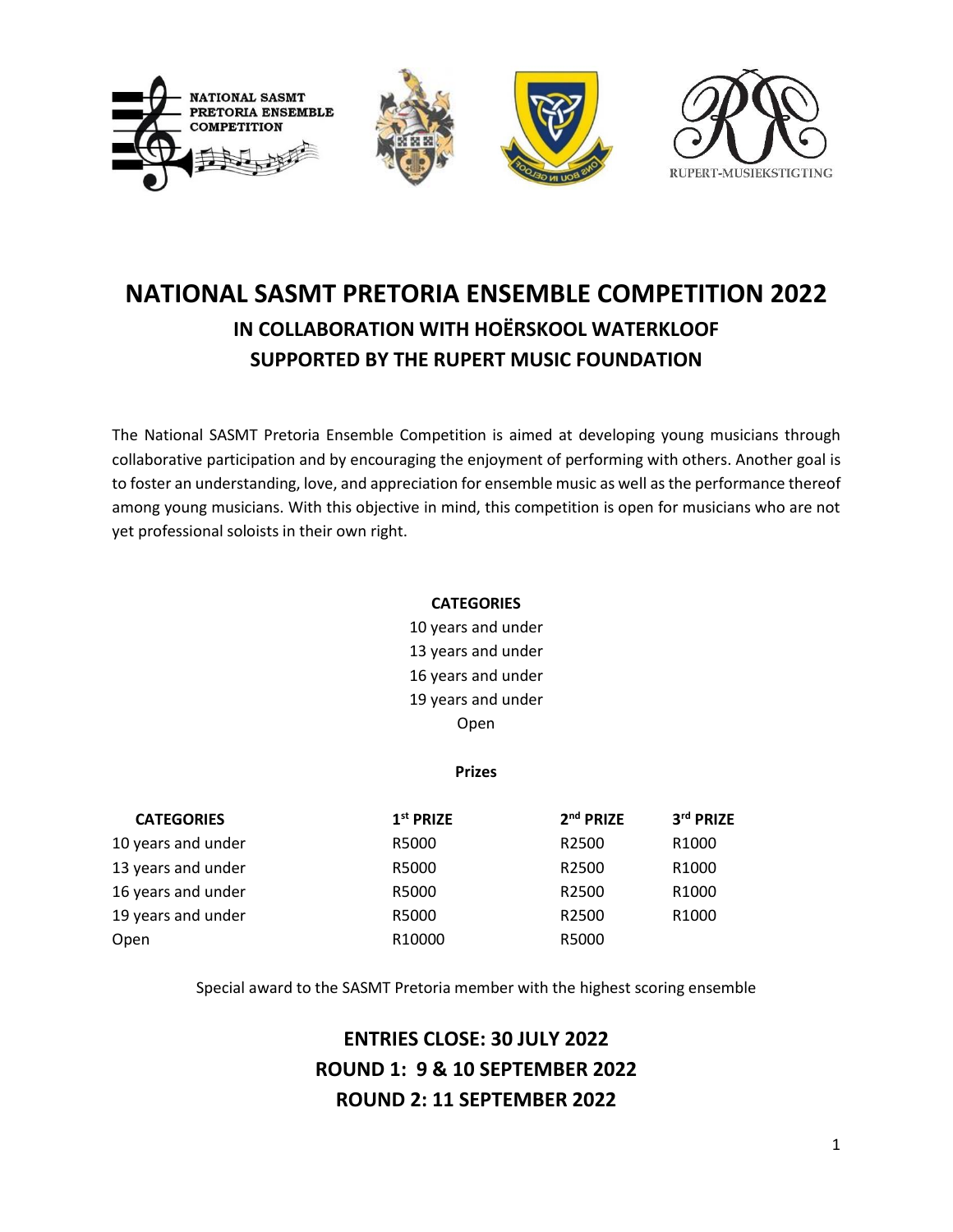## **1.PARTICIPATION**

- 1. The age categories of the competition are open to any school going learners up to, and including, the age of 19 on 1 August 2022.
- 2. The Open category is for ensembles with at least one musician over the age of 19.
- 3. Musicians residing in South Africa are eligible for participation.

## **2.PRE-SELECTION**

- 1. A recording of one of the works to be performed is required for pre-selection and must accompany the entry.
- 2. The musicians preforming in the video must be the musicians who will be participating at the competition.
- 3. Videos do not have to be professional recordings.
- 4. Videos must be placed on YouTube and the link e-mailed to [nspec.competition@gmail.com](mailto:nspec.competition@gmail.com)
- 5. The number of qualifying ensembles is conditional to the standard of the entries received. A maximum of 60 ensembles will be selected for participation in the competition by three selection judges.
- 6. Ensembles qualifying for the competition will be notified via e-mail not later than 10 August 2022.

### **3.COMPETITION ROUNDS**

- 1. Adjudication will take place over two rounds.
- 2. All selected entrants will compete in Round 1.
- 3. Three finalists will be announced at the end of each age category.
- 4. Two finalists will be announced at the end of the open category.
- 5. The finalists will compete in Round 2, which takes place in the form of a Gala Concert.
- 6. The prize winners will be announced at the end of the Gala Concert.

#### **4.RULES AND REGULATIONS**

- 1. The average age of all the participants in an ensemble as on 1 August 2022 will determine the age category.
- 2. Participants aged 20 or older are only allowed to participate in the open category.
- 3. No professional soloists are allowed to take part, as this competition is aimed at developing musicians.
- 4. All ensembles must perform without a conductor.
- 5. No conducting whatsoever from the audience or backstage will be allowed. Any attempts to do so will lead to disqualification.
- 6. Ensembles can include a minimum of two, and a maximum of 16 players.
- 7. Any combination of instruments may be used, with the exclusion of electronic instruments.
- 8. No electronic sound amplification is permitted.
- 9. Drum kits may be used as part of an ensemble.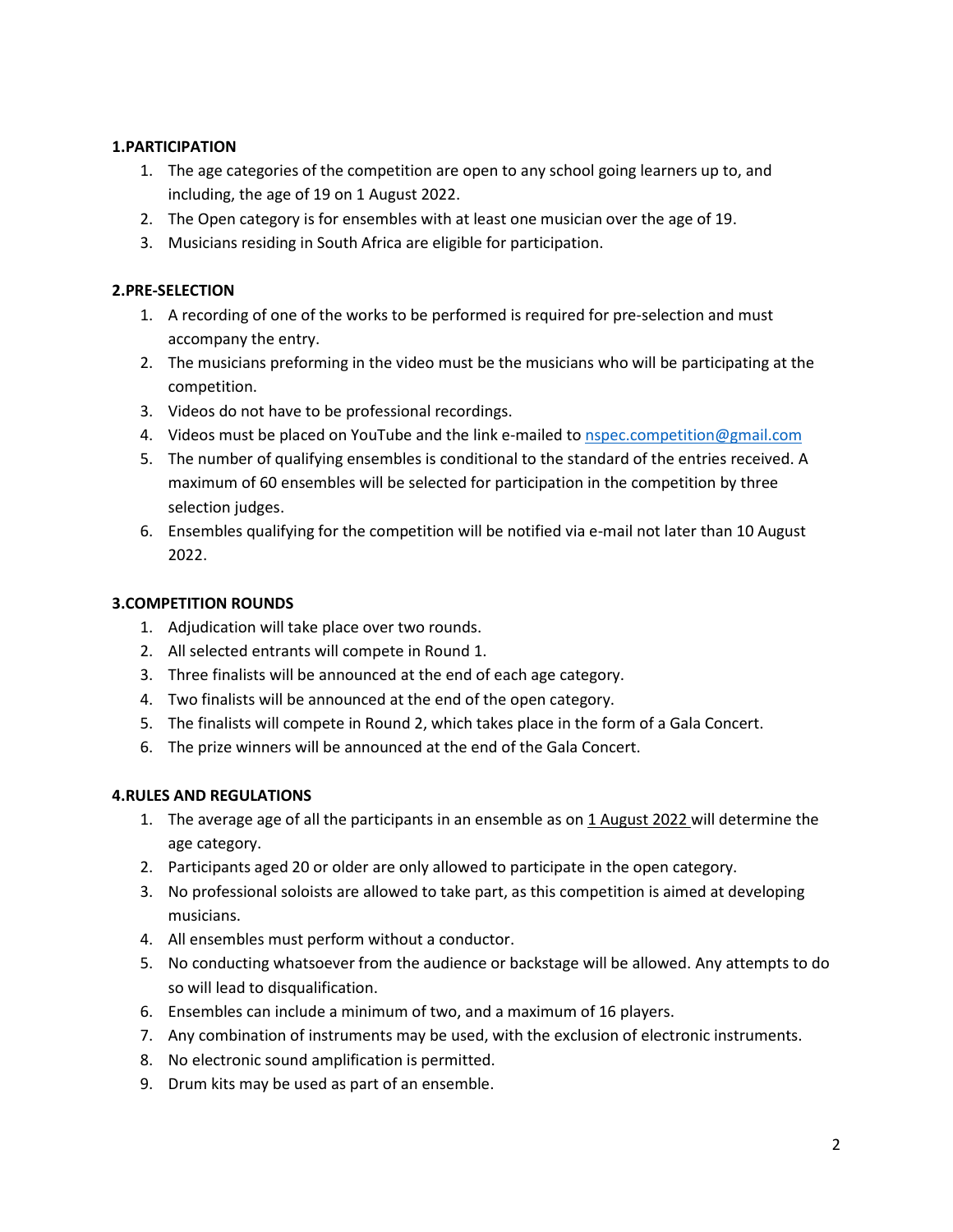- 10. Duos consisting of one instrument and piano may enter if both parts play a similar role with appropriate musical difficulty.
- 11. The focus of the competition is on ensemble playing and not to show case soloists. Adjudicators have the right not to choose such combinations if the criteria are not met.
- 12. The pianist is always included in the calculation of the number of players.
- 13. The combination of instruments must stay the same throughout the performance in both rounds.
- 14. If required, two pianos will be available on stage.
- 15. In four-hand, six-hand and eight-hand piano ensembles, the players may change positions.
- 16. Own music stands must be supplied.
- 17. Three sets of ring-bound copies of the sheet music should be made available for the adjudicators. These copies should be handed in before the start of each category at reception.
- 18. Arrangements and newly composed works may be performed, provided that a score is presented.
- 19. Deviations from the scores must be clearly marked in the adjudicator's copies.
- 20. Where applicable, original publications of the sheet music should be present during the competition and made available if requested.
- 21. If scores have been downloaded, proof of purchase must be affixed to the copies. If scores are open source, a letter from the teacher stating the source of the material will suffice.
- 22. All contestants must report backstage 20 minutes before their allocated competition times.

# **5.PROGRAMME REQUIREMENTS AGE CATEGORIES**

#### **Pre-selection via video on YouTube link**

1. One of the works which will be performed in Round 1.

#### **Round 1**

- 1. A programme of three contrasting works by three different composers must be performed.
- 2. Works from at least two different style periods must be included.
- 3. Arrangements and newly composed works may be performed, provided that a score is presented.
- 4. Complete works are not required.
- 5. Time limits must be adhered to. (Refer to 7. Performance Requirements Round 1)

#### **Round 2**

- 1. Two contrasting pieces must be performed. Pieces which were not previously performed in Round 1 may be included.
- 2. Time limits must be adhered to. (Refer to 8. Performance Requirements Round 2)

#### **6.PROGRAMME REQUIREMENTS OPEN CATEGORY**

#### **Pre-selection via video on YouTube link**

1. One movement or piece which will be performed in Round 1.

#### **Round 1**

1. One cyclic work, eg. Haydn Trio, OR several contrasting pieces from at least two different style periods.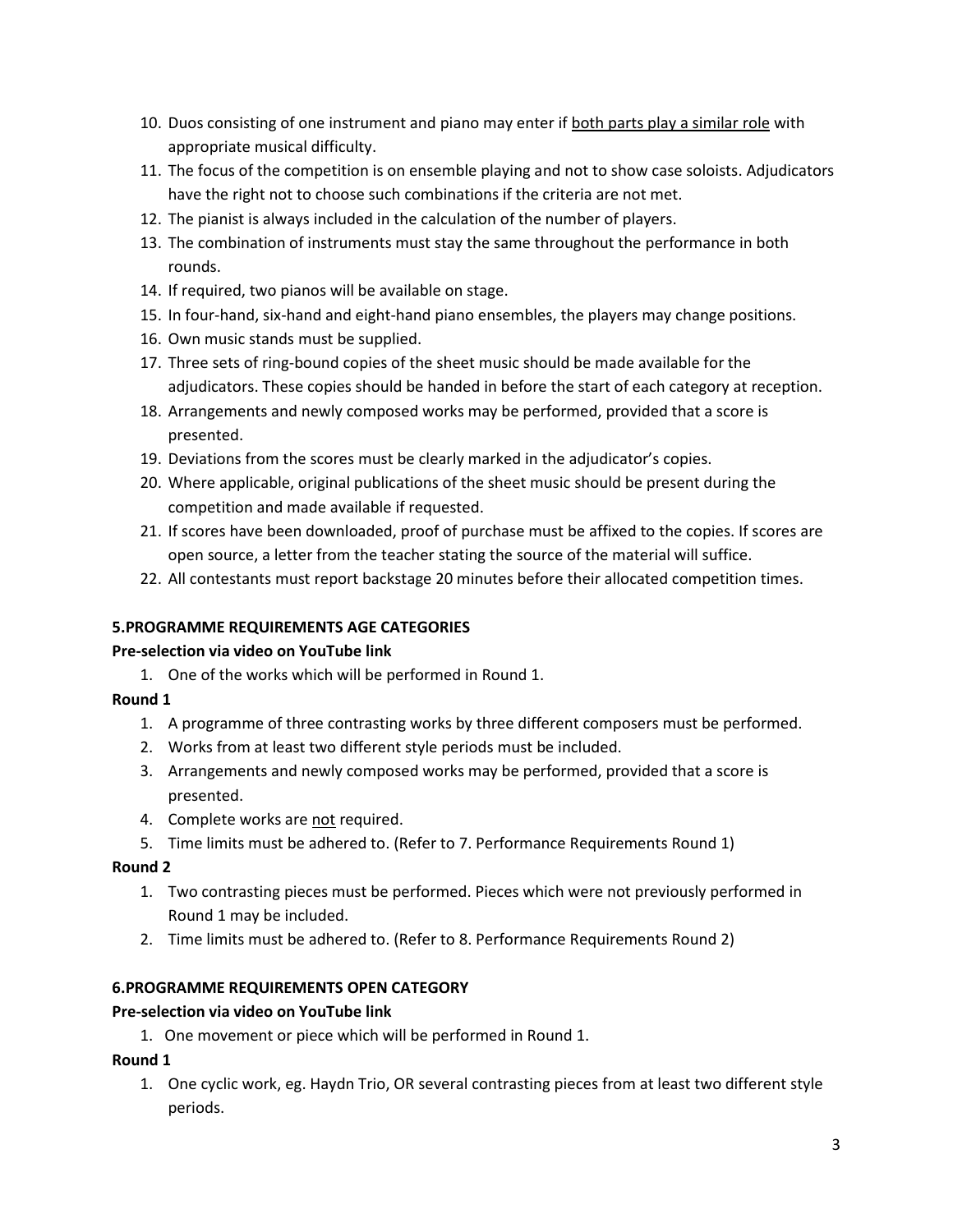- 2. Arrangements and newly composed works may be performed, provided that a score is presented.
- 3. Time limits must be adhered to. (Refer to 7. Performance Requirements Round 1)

# **Round 2**

- 3. A selection of movements or pieces from Round 1 can be repeated. Pieces which were not previously performed in Round 1 may be included.
- 4. Time limits must be adhered to. (Refer to 8. Performance Requirements Round 2)

# **7.PERFORMANCE REQUIREMENTS ROUND 1**

- 1. Total playing time may not exceed the subsequent times and ensembles will be stopped if this limit is exceeded:
	- a. 10 years and under: maximum of 7 minutes
	- b. 13 years and under: maximum of 12 minutes
	- c. 16 years and under: maximum of 16 minutes
	- d. 19 years and under: maximum of 20 minutes
	- e. Open Category: maximum of 30 minutes
- 2. The stipulated time is for the performance only. Set-up and tuning will not be timed.

# **8.PERFORMANCE REQUIREMENTS ROUND 2**

- 1. The total playing time may not exceed the subsequent times and ensembles will be penalized if this limit is exceeded:
	- a. 10 years and under: maximum of 5 minutes
	- b. 13 years and under: maximum of 9 minutes
	- c. 16 years and under: maximum of 12 minutes
	- d. 19 years and under: maximum of 15 minutes
	- e. Open Category: maximum of 20 minutes
- 2. The stipulated time is for the performance only. Set-up and tuning will not be timed.

# **9.ADJUDICATION**

- 1. A panel of three adjudicators will judge the performances in Round 1 and 2.
- 2. The adjudicators have the right to withhold prizes.
- 3. The decision of the adjudicators is final, and no further correspondence will be allowed.

#### **10.GENERAL**

- 1. The competition will take place at Hoërskool Waterkloof, Pretoria.
- 2. Warm-up facilities are available. These can be booked as soon as the competition schedule is available.
- 3. Due to the Covid pandemic the required safety protocol will be in place. All participants and attendees will be requested to adhere to these measures.
- 4. The lockdown regulations at the time of the competition will determine whether an audience will be allowed or not.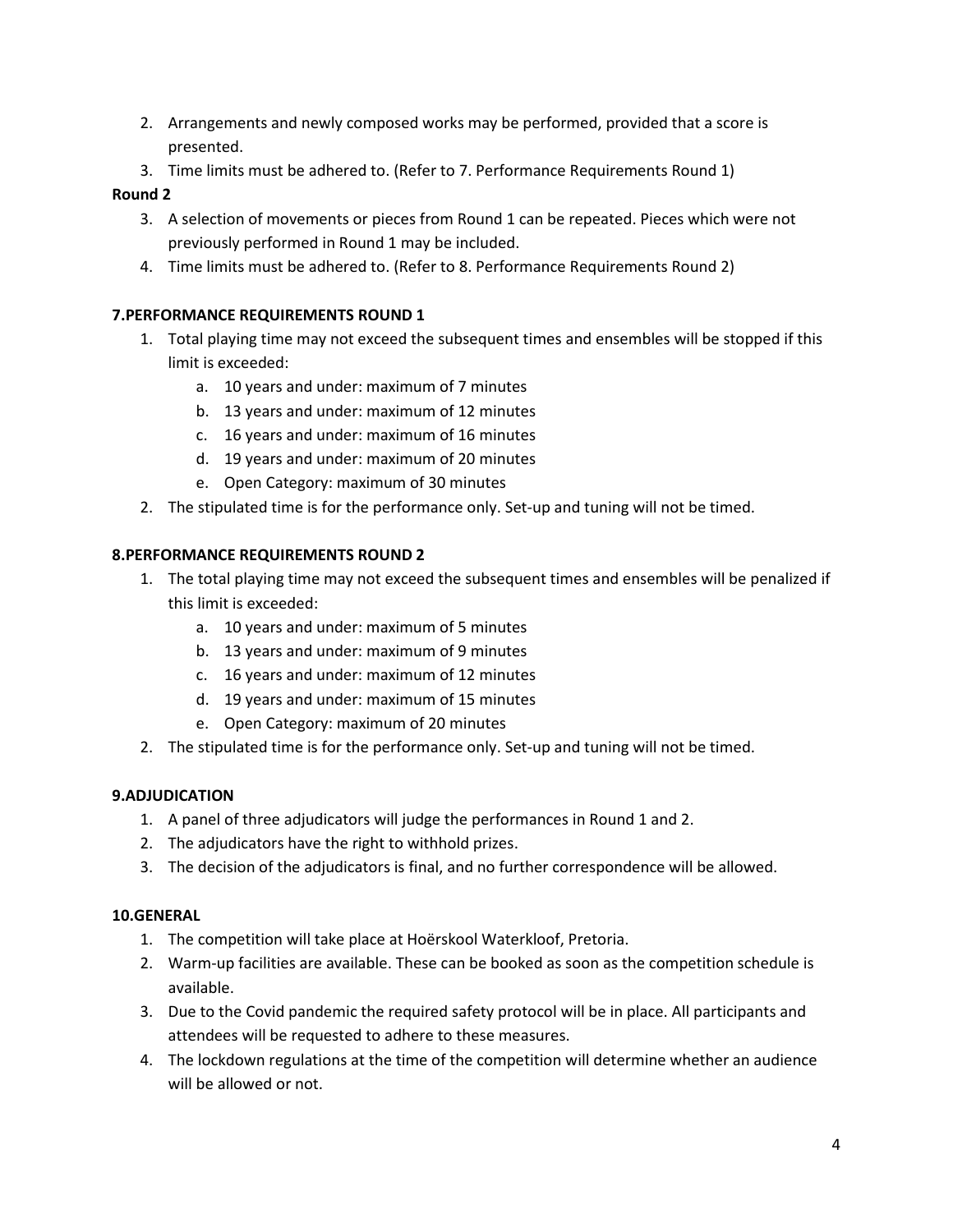- 5. Instrument cases and other personal belongings may be left in a safe place during the performance.
- 6. Ensembles are requested to help with the set-up and removal of instruments and chairs. The competition and venue do not supply workers or take responsibility for moving large instruments and stands.
- 7. A schedule of performance times will be made available to the competitors two weeks before the competition date.
- 8. Finalists must hand in their program for Round 2 after the announcement at the end of each category in Round 1.
- 9. Banking details of the educators must be supplied to the organizers after the announcement of the finalists.
- 10. Participants are responsible for their own travel arrangements and accommodation.
- 11. An entrance fee of R20 will be payable for Round 1.
- 12. The entrance fees for the Gala Concert will be determined nearer to the event.
- 13. The SASMT accepts no responsibility for copyright infringements if copies of sheet music are used.

#### **11.ENTRY**

1. Entry fees per ensemble are:

| Age        | 2-4 participants | 5-9 participants | 10-16 participants |
|------------|------------------|------------------|--------------------|
| 10 & under | R400             | R600             | R <sub>1000</sub>  |
| 13 & under | R500             | R700             | R1100              |
| 16 & under | R600             | R800             | R <sub>1200</sub>  |
| 19 & under | R700             | R900             | R1300              |
| Open       | R800             | R1100            | R1500              |

- 2. The non-refundable entry fees must be paid by electronic transfer, and the proof of payment must accompany the entry form.
- 3. Educators are responsible for the entries in the age categories.
- 4. The information on the entry form should be typed.
- 5. Please check the spelling of names carefully.
- 6. Should substitution of a player be necessary under unforeseen circumstances, contact the organizers at least two weeks before the competition. No changes can be accommodated thereafter.
- 7. The completed and signed entry form must be e-mailed to **nspec.competition@gmail.com**
- 8. A good resolution photo of the ensemble members must be attached to the entry.
- 9. Please ensure that all the information requested is sent with the entry form.